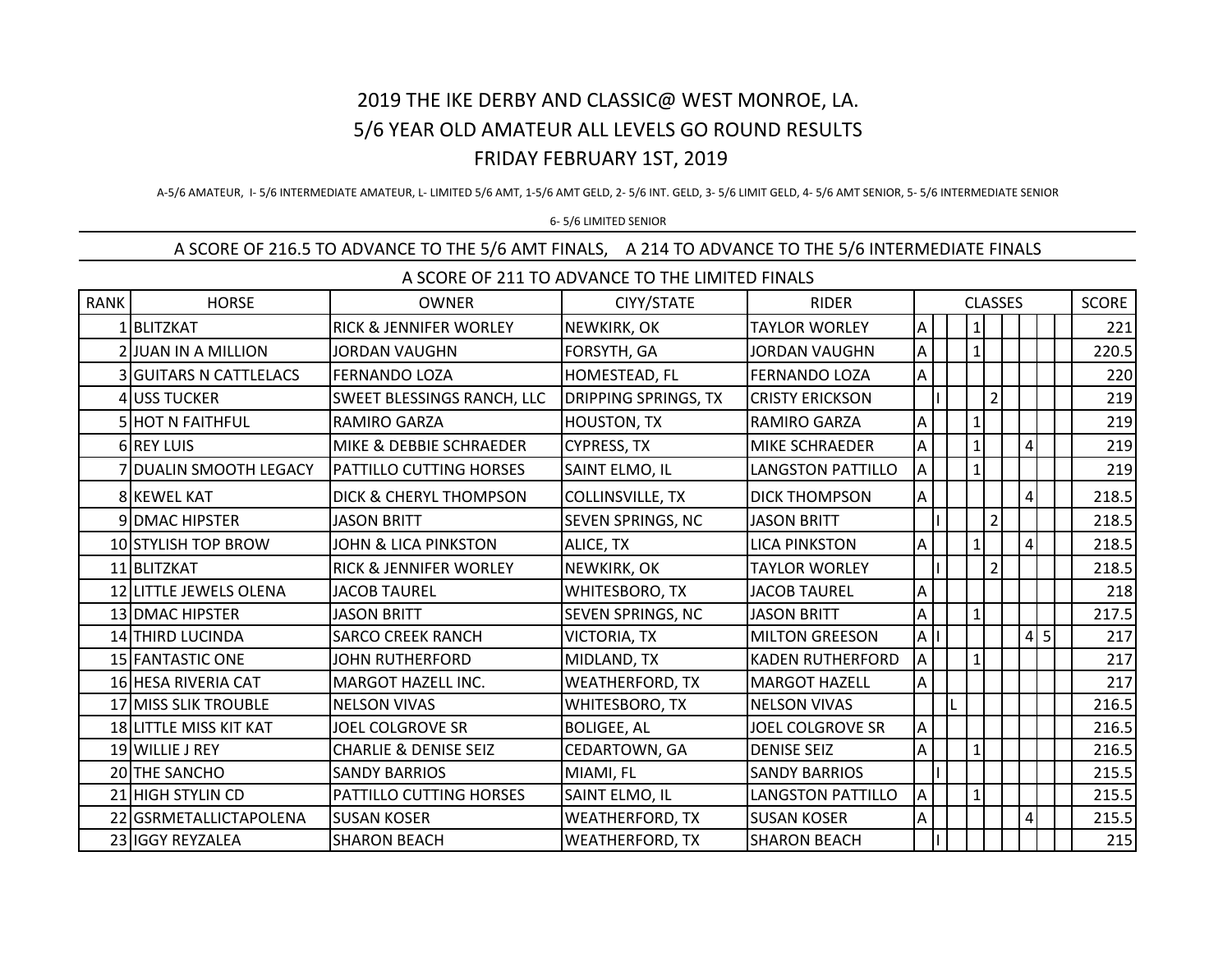| 24 USS TUCKER           | SWEET BLESSINGS RANCH, LLC      | <b>DRIPPING SPRINGS, TX</b> | <b>CRISTY ERICKSON</b>         | <b>A</b>                  |         | 1              |                |                |                | 215   |
|-------------------------|---------------------------------|-----------------------------|--------------------------------|---------------------------|---------|----------------|----------------|----------------|----------------|-------|
| 25 TANK TALLIC          | <b>JAN L NEWMAN</b>             | ROSEDALE, LA                | <b>JAN L NEWMAN</b>            | A                         |         |                |                |                |                | 215   |
| 26 HOT N FAITHFUL       | RAMIRO GARZA                    | <b>HOUSTON, TX</b>          | <b>RAMIRO GARZA</b>            |                           |         |                | $\overline{2}$ |                |                | 214.5 |
| 27 TROUBLE N ROAN       | <b>KATHERINE GOODFRIED</b>      | FORT WORTH, TX              | <b>KATHERINE GOODFRIED</b>     |                           |         |                |                |                |                | 214.5 |
| 28 SMOOTH LIL OPERATOR  | <b>RICK THOMPSON</b>            | BRYAN, TX                   | <b>RICK THOMPSON</b>           |                           |         |                |                |                |                | 214.5 |
| 29 METALLIC FOX         | KATHERINE GOODFRIED             | FORT WORTH, TX              | <b>KATHERINE GOODFRIED</b>     |                           |         |                |                |                |                | 214.5 |
| 30 METALIC PISTOL       | JOHNNY & JANE MANCUSO           | PLANTERSVILLE, TX           | <b>JANE MANCUSO</b>            | A                         |         | 1 <sup>1</sup> |                |                | $\overline{4}$ | 214.5 |
| 31 LOOKING REY          | <b>DEB MULLINS</b>              | LANCASTER, TX               | <b>DEBRA MULLINS</b>           |                           |         |                |                |                |                | 214.5 |
| 32 METALLICOLENA        | <b>VICK PANNELL</b>             | ALEXANDER, AR               | <b>VICK PANNELL</b>            |                           |         |                |                |                | 5 <sub>l</sub> | 214   |
| 33 LITTLE JEWELS OLENA  | <b>DAVID TAUREL</b>             | WHITESBORO, TX              | <b>DAVID TAUREL</b>            |                           |         |                |                |                |                | 214   |
| 34 THE SANCHO           | <b>SANDY BARRIOS</b>            | MIAMI, FL                   | <b>SANDY BARRIOS</b>           | A                         |         |                |                |                |                | 214   |
| 35 SMOOTHIELOU          | <b>PAYETON BECKER</b>           | AUBREY, TX                  | <b>PAYETON BECKER</b>          |                           |         |                |                |                |                | 214   |
| 36 TOY CATS             | <b>BARRY TUTOR</b>              | UNIONVILLE, TN              | <b>BARRY TUTOR</b>             | A                         |         |                |                |                |                | 214   |
| 37 KINKY REY            | <b>DEVON MACARTHUR</b>          | MARIETTA, OK                | <b>DEVON MACARTHUR</b>         |                           |         |                |                |                |                | 214   |
| 38 DMAC CRUISE CONTROL  | <b>WENDY HART</b>               | MILTON, FL                  | <b>WENDY HART</b>              |                           |         |                | $\overline{2}$ |                |                | 213.5 |
| 39 DUAL REYS PLAYIN     | <b>CARROLL BROWN ARNOLD</b>     | <b>TERRELL, TX</b>          | <b>AUSTRIA ARNOLD</b>          | Α                         |         | 1              |                |                |                | 213.5 |
| 40 SOFIES CAT           | <b>TOM WILLIAMS</b>             | HALEYVILLE, AL              | TOM WILLIAMS                   | A                         |         |                |                |                | 4              | 213   |
| 41 BET SHEZA KAT        | <b>KENTON ARNOLD DVM</b>        | <b>TERRELL, TX</b>          | <b>AUSTRIA ARNOLD</b>          |                           |         |                |                |                |                | 213   |
| 42 NOT YO KITTY         | <b>GARRY MERRITT</b>            | KING, NC                    | <b>GARRY MERRITT</b>           | $\boldsymbol{\mathsf{A}}$ |         |                |                |                | 4              | 213   |
| 43 LITTLE GUY CAT       | <b>ROBERT MASTERSON</b>         | <b>GUTHERIE, TX</b>         | <b>ROBERT MASTERSON</b>        |                           |         |                | $\overline{2}$ |                |                | 212.5 |
| 44 DONTT SAY A WORD     | DON MCGRAW JR                   | CANTON, MS                  | DON MCGRAW JR                  |                           |         |                |                |                | 5              | 212.5 |
| 45 JUDGEMENT DAY        | <b>JIM &amp; MARY JO MILNER</b> | SOUTHLAKE, TX               | <b>MARY JO MILNER</b>          |                           |         |                | $\overline{2}$ |                | 5              | 212.5 |
| 46 NOT YO KITTY         | <b>GARRY MERRITT</b>            | KING, NC                    | <b>GARRY MERRITT</b>           |                           |         |                |                |                |                | 212   |
| 47 METALLIC DUAL CAT    | <b>BRAD HAUERLAND</b>           | <b>COLUMBUS, TX</b>         | <b>BRAD HAUERLAND</b>          | AI                        | $\perp$ |                |                |                |                | 212   |
| 48 GUITARS N CATTLELACS | <b>FERNANDO LOZA</b>            | HOMESTEAD, FL               | <b>FERNANDO LOZA</b>           |                           |         |                |                |                |                | 212   |
| 49 STYLISH BROW         | <b>FAITH SKINNER</b>            | OAKRIDGE, TX                | <b>FAITH SKINNER</b>           |                           |         |                |                |                |                | 212   |
| 50 KINKY REY            | <b>DEVON MACARTHUR</b>          | MARIETTA, OK                | <b>DEVON MACARTHUR</b>         | İΑ                        |         |                |                |                |                | 212   |
| 51 WHEREVER I MAY ROAN  | <b>KRISTIN SPENCER MORAIS</b>   | PILOT POINT, TX             | <b>KRISTIN SPENCER MORAISI</b> |                           |         |                |                |                |                | 212   |
| 52 CLOSE TO METAL       | <b>TERRY STRANGE</b>            | <b>HOUSTON, TX</b>          | <b>TERRY STRANGE</b>           | <b>A</b>                  |         | 1              |                |                | $\overline{4}$ | 211   |
| 53 MK TIM               | RICK & JENNIFER WORLEY          | NEWKIRK, OK                 | <b>TEE WORLEY</b>              |                           |         |                |                | $\overline{3}$ |                | 211   |
| 54 CAPELLA CAT          | <b>TREY FRICKE</b>              | FRISCO, TX                  | <b>TREY FRICKE</b>             |                           |         |                |                |                |                | 211   |
| 55 TASSA BADGER         | PAM CLEMENTS                    | CAVE CREEK, AZ              | <b>PAM CLEMENTS</b>            | A                         |         | 1              |                |                | 4              | 211   |
| 56 SANJO PLAYN JACKS    | <b>BARNWELL RAMSEY</b>          | HUNTERSVILLE, NC            | <b>BARNWELL RAMSEY</b>         | $\boldsymbol{\mathsf{A}}$ |         |                |                |                | $\overline{4}$ | 211   |
| 57 SWEET TAYLOR REY     | VAN BOEKEL HOG FARM             | MT ELGIN, ONT               | <b>ERIC VANBOEKEL</b>          | A                         |         |                |                |                |                | 211   |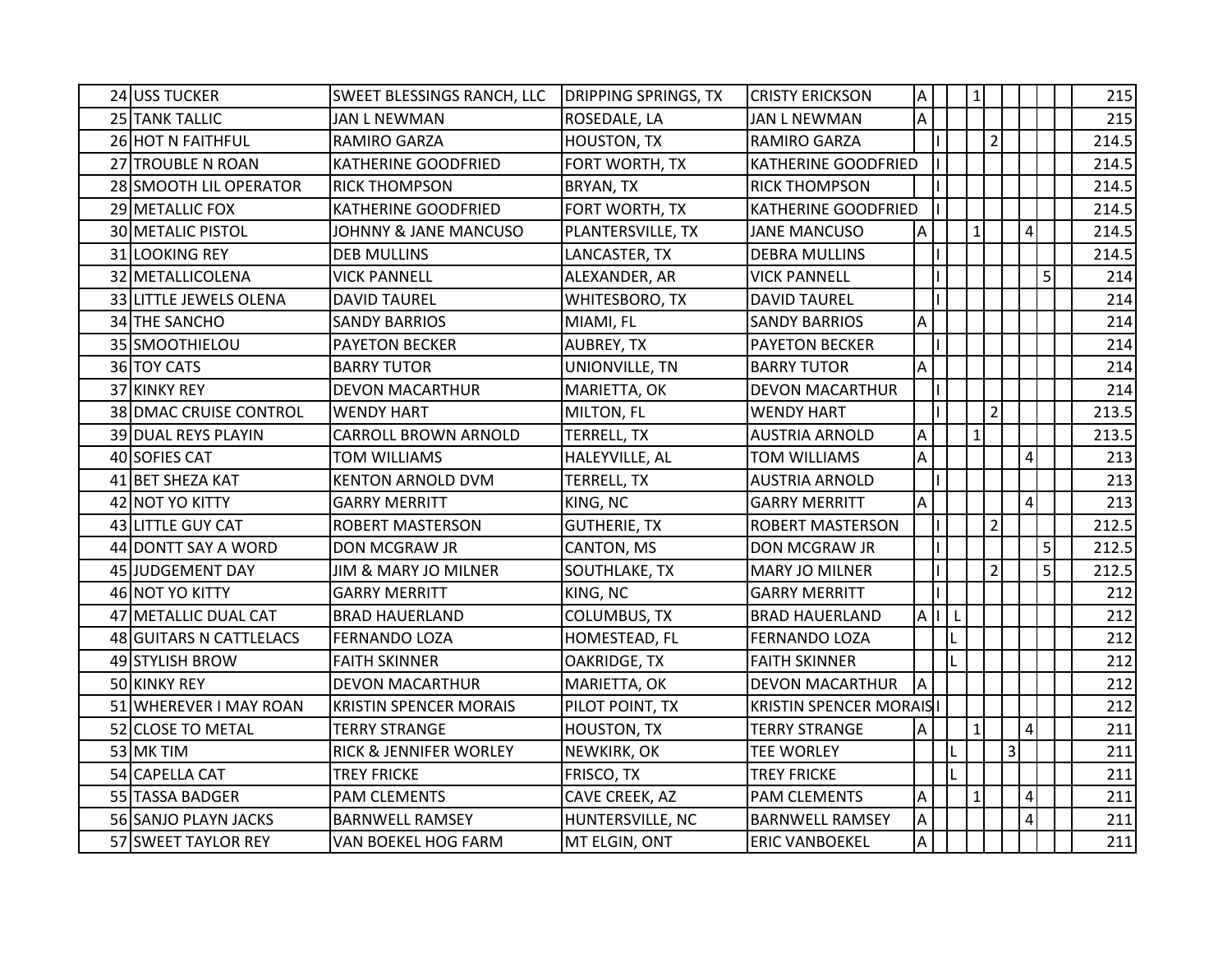| 58 BET HES AMAZING      | <b>STAN LITTLE</b>                 | CARTER, OK             | <b>JACOB LITTLE</b>      | AI             |   |                |     |           |                |   | 211   |
|-------------------------|------------------------------------|------------------------|--------------------------|----------------|---|----------------|-----|-----------|----------------|---|-------|
| 59 PRF DUALIN REYCIOUS  | <b>SAM &amp; TERESA LITTLE</b>     | LULA, GA               | <b>CHRIS LITTLE</b>      |                |   | $\overline{2}$ |     |           |                |   | 211   |
| 60 HEBREWS ELEVEN ONE   | <b>BILLY &amp; ROSEMARY ATWOOD</b> | <b>WEATHERFORD, TX</b> | ROSEMARY ATWOOD          | A              |   | 1              |     |           |                |   | 211   |
| 61 BLUE CHIP DUALLY     | <b>BELLE TERRE RANCH</b>           | <b>CORINTH, MS</b>     | <b>VICK ETHERIDGE</b>    | A              |   | 1              |     | $\pmb{4}$ |                |   | 210.5 |
| 62 SASSY IN THE SAND    | PHILLIP SCROGGS                    | ETHEL, LA              | PHILLIP SCROGGS          |                |   |                |     |           |                | 6 | 210   |
| 63 LITTLE GUY CAT       | <b>ROBERT MASTERSON</b>            | <b>GUTHERIE, TX</b>    | ROBERT MASTERSON         | $\overline{A}$ |   | 1              |     |           |                |   | 209   |
| 64 AROSESUCHABOON       | <b>MARK PRYOR</b>                  | GAINSBORO, TN          | <b>MARK PRYOR</b>        |                |   |                |     |           |                |   | 209   |
| 65 AUGIE BOON           | <b>COLLEEN WALLACE</b>             | OKOTOKS, ALBERTA       | <b>COLLEEN WALLACE</b>   |                |   |                |     |           |                |   | 209   |
| 66 NUFFIN MUCH          | LYNN & KARA GOFORTH                | MAX MEADOWS, VA        | LYNN GOFORTH             |                |   |                |     |           |                |   | 208   |
| 67 LOOKING REY          | <b>DEB MULLINS</b>                 | LANCASTER, TX          | <b>DEBRA MULLINS</b>     | A              |   |                |     |           |                |   | 207   |
| 68 TANK TALLIC          | <b>JAN L NEWMAN</b>                | ROSEDALE, LA           | <b>JAN L NEWMAN</b>      |                |   | $\overline{2}$ |     |           |                |   | 207   |
| 69 BET HESA SPOONFUL    | <b>CORRINE O'BRIEN</b>             | LIVINGSTON, LA         | <b>CORRINE O'BRIEN</b>   |                |   |                |     |           |                |   | 207   |
| 70 DUAL REYS PLAYIN     | <b>CARROLL BROWN ARNOLD</b>        | TERRELL, TX            | <b>AUSTRIA ARNOLD</b>    |                |   | $\overline{2}$ |     |           |                |   | 207   |
| 71 HIGHLY DESIRED CAT   | <b>LISA JACOBS</b>                 | THOMASTON, GA          | <b>LISA JACOBS</b>       |                |   |                |     |           |                |   | 207   |
| 72 HIGHLY DESIRED CAT   | LISA JACOBS                        | THOMASTON, GA          | LISA JACOBS              | Α              |   |                |     |           |                |   | 206   |
| 73 SOUIX KITTY SUE      | JOE WOOD                           | HEBER SPRINGS, AR      | JOE WOOD                 |                | L |                |     |           | 5 6            |   | 206   |
| 74 HESA RIVERIA CAT     | MARGOT HAZELL INC.                 | <b>WEATHERFORD, TX</b> | <b>MARGOT HAZELL</b>     |                |   |                |     |           |                |   | 206   |
| 75 CATS COUNTING CHECKS | <b>ROB &amp; CARRIE TIEMANN</b>    | PFLUGERVILLE, TX       | <b>CARRIE TIEMANN</b>    |                |   | $\overline{2}$ |     |           | 5 <sup>1</sup> |   | 206   |
| 76 CAPELLA CAT          | <b>TREY FRICKE</b>                 | FRISCO, TX             | <b>TREY FRICKE</b>       |                |   |                |     |           |                |   | 206   |
| 77 BET SHEZA KAT        | <b>KENTON ARNOLD DVM</b>           | TERRELL, TX            | <b>AUSTRIA ARNOLD</b>    | A              |   |                |     |           |                |   | 206   |
| 78 HANGEM HIGH CD       | DAVID A BURBA                      | ALTOONA, FL            | DAVID A BURBA            | Α              |   |                |     |           |                |   | 206   |
| 79 KICKIN IT N THE STIX | <b>JACOB MORRIS</b>                | IDABEL, OK             | <b>JACOB MORRIS</b>      | A              |   | 1              |     |           |                |   | 205   |
| 80 LUZETTA D            | KATHERINE REILLY                   | CUERO, TX              | KATHERINE REILLY         |                |   |                |     |           |                |   | 205   |
| 81 HANGEM HIGH CD       | DAVID A BURBA                      | ALTOONA, FL            | DAVID A BURBA            |                |   |                |     |           |                |   | 204   |
| 82 METALLIC SWEETGIRLRG | <b>KATHERINE REILLY</b>            | <b>CUERO, TX</b>       | KATHERINE REILLY         |                |   |                |     |           |                |   | 204   |
| $83$ G SIX              | <b>STEVE CHATTERTON</b>            | HUNTINGTON, WV         | <b>STEVE CHATTERTON</b>  |                |   |                | 2 3 |           | 5 6            |   | 204   |
| 84 NUFFIN MUCH          | LYNN & KARA GOFORTH                | MAX MEADOWS, VA        | <b>LYNN GOFORTH</b>      | A              |   |                |     |           |                |   | 203   |
| 85 CALL ME WHAT U WANT  | <b>STEVE CHATTERTON</b>            | HUNTINGTON, WV         | <b>STEVE CHATTERTON</b>  |                |   |                | 2 3 |           | 5 6            |   | 203   |
| 86 CLOSE TO METAL       | <b>TERRY STRANGE</b>               | <b>HOUSTON, TX</b>     | <b>TERRY STRANGE</b>     |                |   | $\overline{2}$ |     |           | 5              |   | 198   |
| 87 METALLIC BLING       | ROB & CARRIE TIEMANN               | PFLUGERVILLE, TX       | <b>CARRIE TIEMANN</b>    |                |   |                |     |           | $\overline{5}$ |   | 197   |
| 88 AMENS SMOOTH FRECKLE | <b>HYDIE H MCALISTER</b>           | <b>HOUSTON, TX</b>     | <b>HYDIE H MCALISTER</b> | A              |   |                |     |           |                |   | 195   |
| 89 HEBREWS ELEVEN ONE   | BILLY & ROSEMARY ATWOOD            | <b>WEATHERFORD, TX</b> | ROSEMARY ATWOOD          |                |   | $\overline{2}$ |     |           |                |   | 195   |
| 90 IGGY REYZALEA        | <b>SHARON BEACH</b>                | <b>WEATHERFORD, TX</b> | <b>SHARON BEACH</b>      |                |   |                |     |           |                |   | 191   |
| 91 TASSA BADGER         | <b>PAM CLEMENTS</b>                | CAVE CREEK, AZ         | <b>PAM CLEMENTS</b>      |                |   | $\overline{2}$ |     |           | 5 <sup>1</sup> |   | 191   |